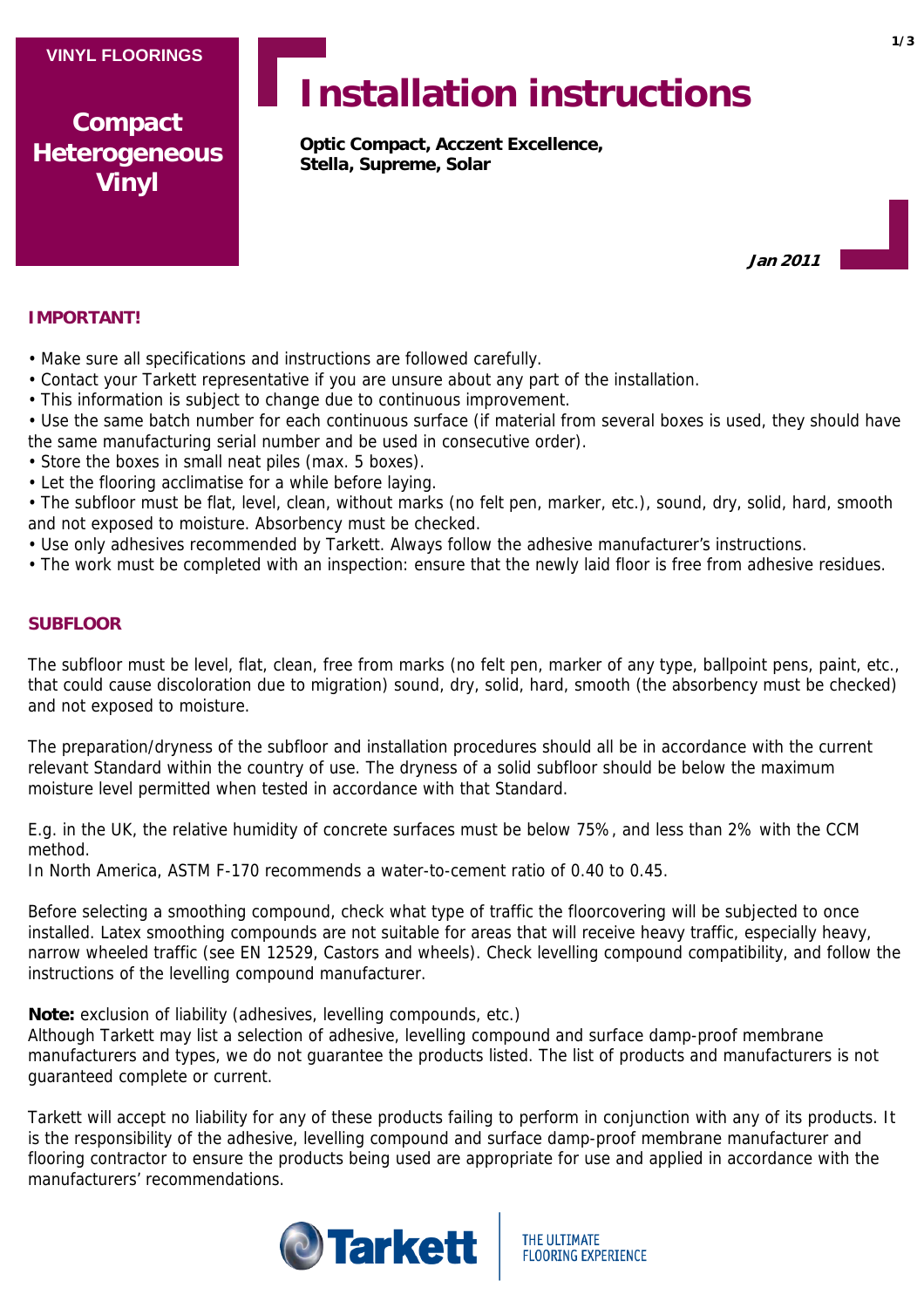#### **CONDITIONS REQUIRED FOR INSTALLATION**

It is important to store the rolls/tiles for at least 24 hours before installation at a minimum room temperature of 15°C. This temperature should be maintained throughout the installation.

The minimum temperature of the subfloor should be 10°C.

The recommended relative humidity inside the room should be 50-65%.

Sections of flooring must be cut to the required lengths, plus an allowance of a few centimetres, and stored in the room where they are to be installed.

## **UNDERFLOOR HEATING**

It is imperative that underfloor heating systems have been previously commissioned and found to be functioning correctly before installation of the floorcovering.

Ensure that the underfloor heating system is switched off 48 hours before installation of the floorcovering commences, and remains off for at least 48 hours after installation is completed. While the underfloor heating system is off, an alternative heating source should be provided, if required, to ensure that the installation area is kept at a constant temperature of 18-27°C.

Gradually increase the temperature over a number of days by only a few degrees per day until the desired room temperature is reached.

The temperature should never exceed the floorcovering industry's agreed maximum of 27°C on the underside of the floorcovering (the adhesive line).

#### **LAYING DIRECTION**

Plan the sheet direction for the area to be installed to ensure whenever possible that joins do not coincide with doorways, main traffic lanes, sinks or urinals. If the room is reasonably square, the sheets should run parallel to the incoming light. In long, narrow rooms it is best to install the sheets along the length of the room.

**All consecutive sheets should be installed in the opposite direction to the previous sheet installed, except for wood and some Acczent Focus designs, which are installed in the same direction. Acczent Wood Bamboo: reverse laying.**

Butt join when edges are straight, or overlap the edges by 3 cm and trim the two sheets simultaneously.

## **GLUING**

Glue with an acrylic adhesive emulsion recommended by Tarkett. Apply 220 to 250 g/m<sup>2</sup> using a finely serrated trowel (A1). After allowing an appropriate tack time, press manually using a piece of board with a rounded edge.